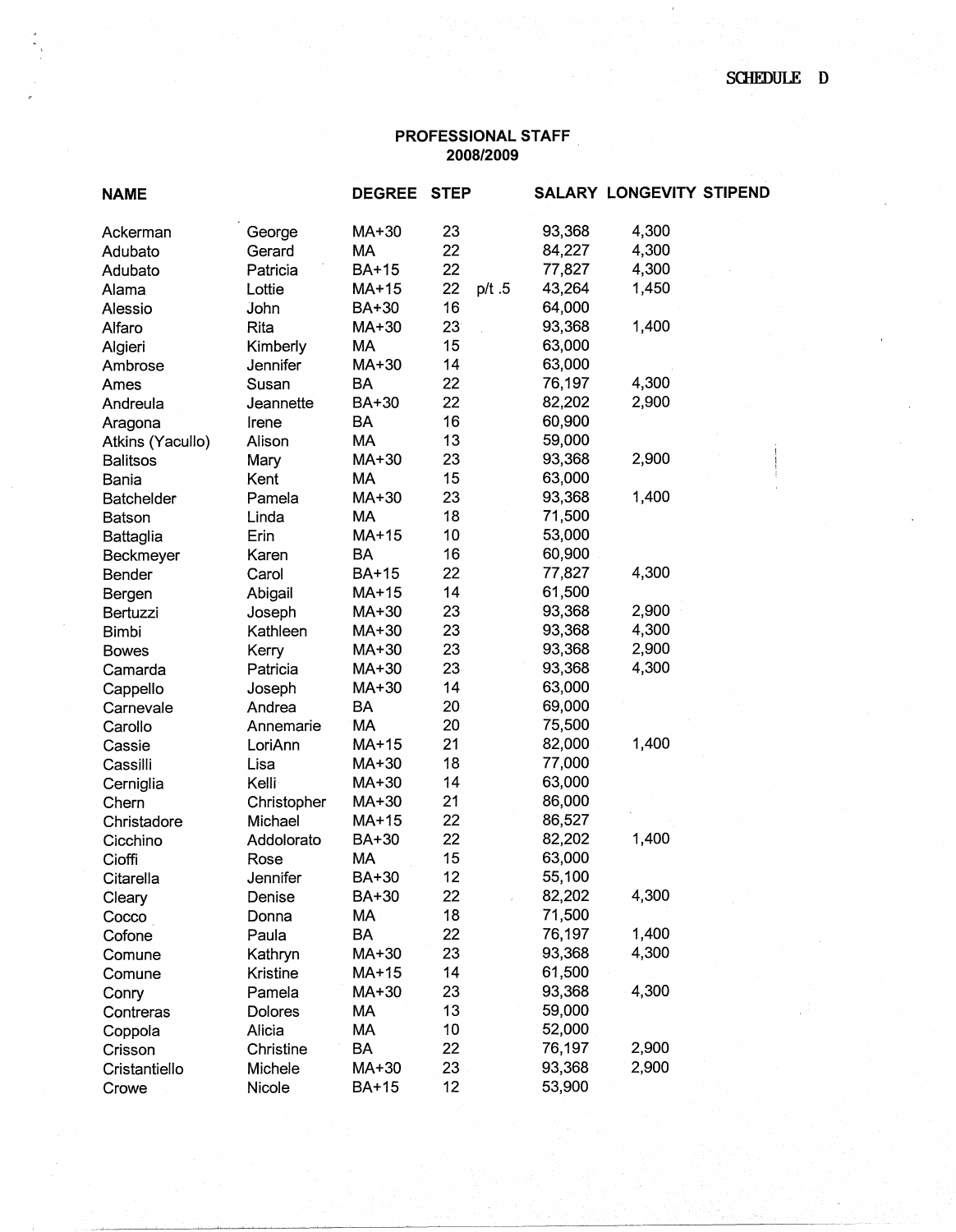| <b>NAME</b>         |                   | <b>DEGREE</b> | <b>STEP</b> |       |        | <b>SALARY LONGEVITY STIPEND</b> |     |
|---------------------|-------------------|---------------|-------------|-------|--------|---------------------------------|-----|
| Cullari             | Carla             | <b>BA+15</b>  | 14          |       | 57,900 |                                 |     |
| Cullity             | Kathleen          | MA+30         | 23          |       | 93,368 | 1,400                           |     |
| Cummings            | James             | MA+30         | 23          |       | 93,368 | 4,300                           |     |
| Cundari             | Michael           | BA+30         | 15          |       | 61,000 |                                 |     |
| Cunningham          | Joyce             | BA+15         | 16          |       | 61,900 |                                 |     |
| D'Angio             | Elizabeth         | MA+30         | 16          |       | 69,000 |                                 |     |
| David               | Nicole            | MA            | 17          |       | 69,500 |                                 |     |
| DeFilippis          | Lillian           | MA+30         | 23          |       | 93,368 | 1,400                           |     |
| DeLorenzo           | Lenore            | <b>BA+15</b>  | 13          |       | 55,900 |                                 |     |
| DiGiacomo           | Dana              | МA            | 11          |       | 54,000 |                                 |     |
| DiGregorio          | Steven            | BA+30         | 22          |       | 82,202 |                                 |     |
| Divilio             | Jill              | MA+15         | 19          |       | 75,500 |                                 |     |
| Dorfman             | Gloria            | MA+30         | 17          |       | 73,000 |                                 |     |
| Douglas             | Loretta           | MA+30         | 23          |       | 93,368 | 4,300                           |     |
| Dow                 | Marita            | MA+30         | 23          |       | 93,368 | 2,900                           |     |
| Doyle-Marino        | Helen             | MA+30         | 17          |       | 73,000 |                                 |     |
| Echevarria          | Melissa           | <b>BA</b>     | 10          |       | 48,900 |                                 |     |
| Egan                | Tracy             | $MA+15$       | 14          |       | 61,500 |                                 |     |
| Falco               | Nancy             | <b>BA</b>     | 14          |       | 56,900 |                                 |     |
| Farkas              | William L.        | MA+30         | 23          |       | 93,368 | 4,300                           |     |
| Farro               | Jennifer          | <b>BA</b>     | 15          | p/t.5 | 29,450 |                                 |     |
| Ferraro             | Danielle          | MA            | 17          |       | 69,500 |                                 |     |
| Ferriol             | Kenneth           | BA+30         | 18          |       | 69,000 |                                 |     |
| Fierro              | Emanuela          | <b>BA+15</b>  | 11          |       | 51,900 |                                 |     |
| Fisher              | Linda             | MA+30         | 23          |       | 93,368 | 4,300                           |     |
| Flannery            | Katherine         | MA            | 20          |       | 75,500 |                                 |     |
|                     | Nancy             | MA+15         | 21          |       | 82,000 | 2,900                           |     |
| Foglio<br>Francia   | Frank             | MA            | 13          |       | 59,000 |                                 |     |
| Franks              | Katherine         | MA+30         | 23          |       | 93,368 | 4,300                           |     |
| Frannicola          | Antoinette        | BA+30         | 12          |       | 55,100 |                                 |     |
| Fredericks          | Sarah             | MA+30         | 12          |       | 59,000 |                                 |     |
| Freedman            | Jill              | MA            | 17          |       | 69,500 |                                 |     |
| Fuccello            |                   | MA            | 22          |       | 84,227 | 1,400                           |     |
|                     | Margaret<br>Susan | Doc           | 23          |       | 96,202 | 2,900                           | 150 |
| Furnari<br>Gabriele | Patrick           | <b>BA</b>     | 11          |       | 50,900 |                                 |     |
| Gambaro             | Jainine           | MA+30         | 23          |       | 93,368 | 2,900                           |     |
|                     | Thomas            | MA            | 22          |       | 84,227 | 1,400                           |     |
| Gargiulo<br>Gennace | Alisa             | $MA+15$       | 15          |       | 64,000 |                                 |     |
| Gesumaria           | Susan             | BA            | 19          |       | 66,900 | 1,400                           |     |
|                     |                   | MA+15         | 16          |       | 67,000 |                                 |     |
| Giangeruso          | Laura             | <b>BA+15</b>  | 13          |       | 55,900 |                                 |     |
| Giordano            | Mary<br>Dawn      | BA+15         | 16          |       | 61,900 |                                 |     |
| Goldberg            |                   | <b>BA</b>     | 18          |       | 64,900 |                                 |     |
| Grant               | Thomas            | <b>BA</b>     | 11          |       | 50,900 |                                 |     |
| Gratz               | Katianne          | MA            | 11          |       | 54,000 |                                 |     |
| Grella              | Jaimee            | MA+30         | 23          |       | 93,368 | 4,300                           |     |
| Griffin             | Patricia          | BA            | 21          |       | 72,500 |                                 |     |
| Griwert             | Jolinda           | MA+30         | 23          |       | 93,368 | 4,300                           |     |
| Hagert              | Suzanne           |               | 15          |       |        |                                 |     |
| Harbison            | Robert            | <b>BA+15</b>  |             |       | 59,900 |                                 |     |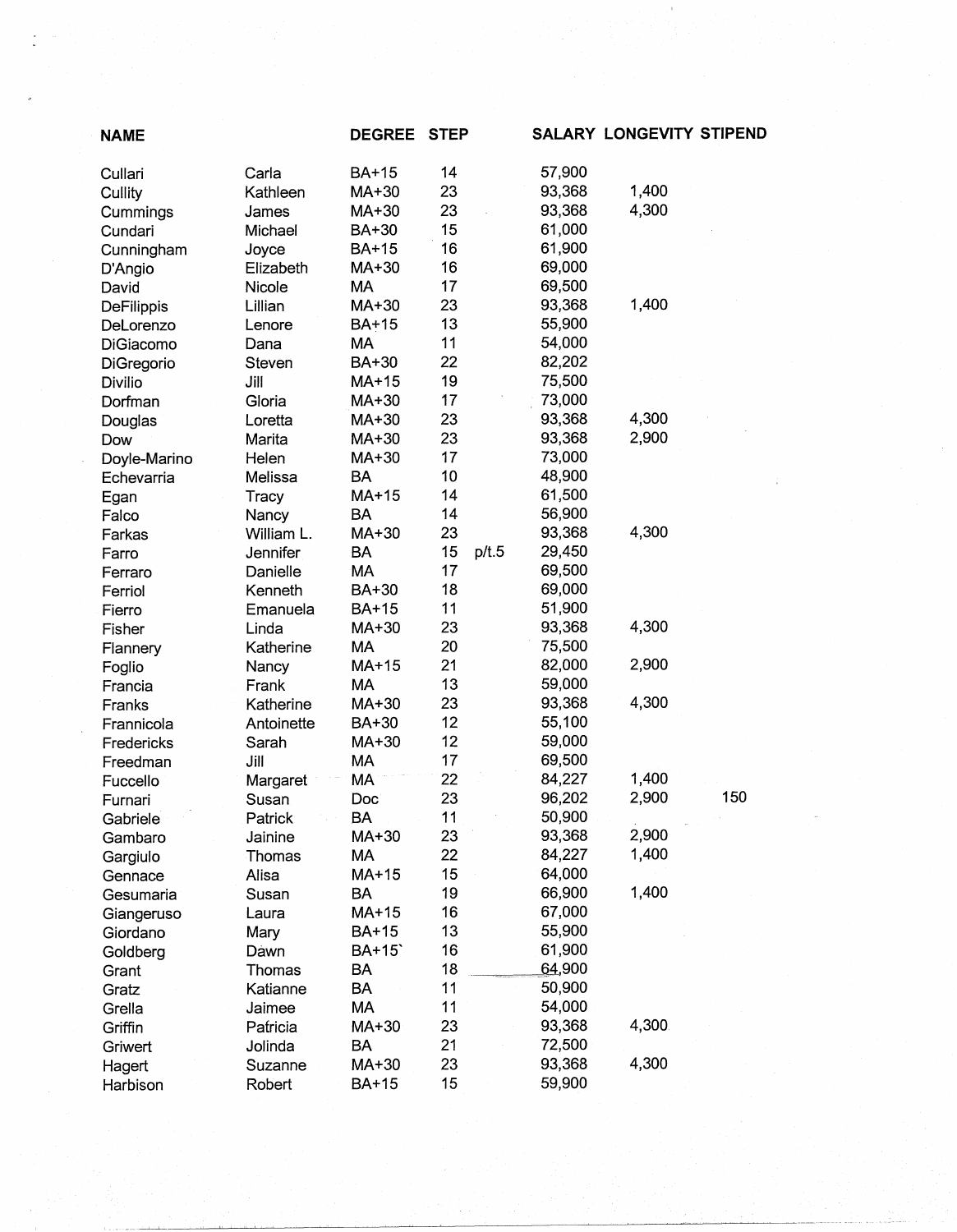| <b>NAME</b>        |            | <b>DEGREE</b> | <b>STEP</b> |        | <b>SALARY LONGEVITY STIPEND</b> |  |
|--------------------|------------|---------------|-------------|--------|---------------------------------|--|
| Healy              | Joyce      | MA            | 22          | 84,227 | 4,300                           |  |
| Hecht              | Jenifer    | <b>BA+15</b>  | 13          | 55,900 |                                 |  |
| Hill               | Hillary    | MA+30         | 23          | 93,368 | 4,300                           |  |
| Holland            | Doreen     | <b>BA</b>     | 22          | 76,197 |                                 |  |
| Holly              | Sheryl     | <b>BA</b>     | 15          | 58,900 |                                 |  |
| Hrubash            | Theresa    | BA+30         | 21          | 78,000 |                                 |  |
| Hungler            | Hannah     | BA+15         | 19          | 67,900 |                                 |  |
| Hutcheson          | Donna      | MA+30         | 23          | 93,368 | 2,900                           |  |
| Isabella           | Patricia   | BA+30         | 17          | 67,000 |                                 |  |
| Jasnowitz          | Holly      | BA+15         | 11          | 51,900 |                                 |  |
| Jousset            | Courtney   | MA            | 10          | 52,000 |                                 |  |
| Kahn               | Gail       | MA+30         | 23          | 93,368 | 2,900                           |  |
| Kasner             | Paula      | MA+30         | 23          | 93,368 | 4,300                           |  |
| Keating            | Patricia   | MA+30         | 21          | 86,000 | 2,900                           |  |
| Kelly              | James      | MA            | 22          | 84,227 |                                 |  |
| King               | Walter     | BA+30         | 15          | 61,000 |                                 |  |
| Koci               | Adele      | BA            | 22          | 76,197 | 4,300                           |  |
| Kocum              | Paula      | BA+30         | 22          | 82,202 | 4,300                           |  |
| Koegel             | Richard    | MA+30         | 23          | 93,368 | 4,300                           |  |
| Konn               | Mari       | MA+30         | 23          | 93,368 | 4,300                           |  |
| Koribanick         | Kathryn    | BA+15         | 17          | 63,900 |                                 |  |
| Kowalski           | AnneMarie  | MA+30         | 23          | 93,368 | 4,300                           |  |
| Kozyra             | Cheryl     | <b>BA</b>     | 16          | 60,900 |                                 |  |
| LaPierre           | Diane      | MA+30         | 20          | 83,000 |                                 |  |
| Larcara            | Sharon     | MA+30         | 23          | 93,368 | 2,900                           |  |
| Latka              | Vicki      | MA            | 22          | 84,227 | 2,900                           |  |
| Lazur              | Maureen    | MA+30         | 22          | 89,000 |                                 |  |
| Lenik (Vernaleken) | Erin       | <b>BA+15</b>  | 10          | 49,900 |                                 |  |
| Lennon (Zaros)     | Stephanie  | MA            | 10          | 52,000 |                                 |  |
| Libert             | Frank      | MA+30         | 23          | 93,368 | 1,400                           |  |
| Licameli           | Lesslie    | BA+15         | 15          | 59,900 |                                 |  |
| Lightfoot          | Joan       | <b>BA</b>     | 22          | 76,197 | 1,400                           |  |
| Linfante           | Andrew     | $MA+15$       | 20          | 78,500 |                                 |  |
| LoCurcio           | Carol      | MA+30         | 13          | 61,000 |                                 |  |
|                    |            | MA+30         | 21          | 86,000 | 1,400                           |  |
| Love               | Laura      | МA            | 12          | 56,500 |                                 |  |
| Luberto            | Lisa       | <b>BA</b>     | 14          | 56,900 |                                 |  |
| Lynch              | Cynthia    |               |             |        |                                 |  |
| MacMillan          | Laura-anne | <b>BA+15</b>  | 21          | 74,500 | 1,400                           |  |
| Maggiano           | Pamela     | МA            | 11          | 54,000 |                                 |  |
| Maiello            | John       | MA            | 22          | 84,227 |                                 |  |
| Manfria            | Donald     | <b>BA</b>     | 22          | 76,197 |                                 |  |
| Manganiello        | Louis      | МA            | 14          | 61,000 |                                 |  |
| Maniscalco         | Lisa       | MA            | 22          | 84,227 | 2,900                           |  |
| Marcantonio        | Marianne   | BA            | 22          | 76,197 | 1,400                           |  |
| Marchese           | Debra      | МA            | 13          | 59,000 |                                 |  |
| Margulies          | Jerilyn    | MA+30         | 23          | 93,368 | 4,300                           |  |
| Marra              | Claudia    | BA+15         | 10          | 49,900 |                                 |  |
| Marra              | Marcellino | MA+15         | 12          | 57,500 |                                 |  |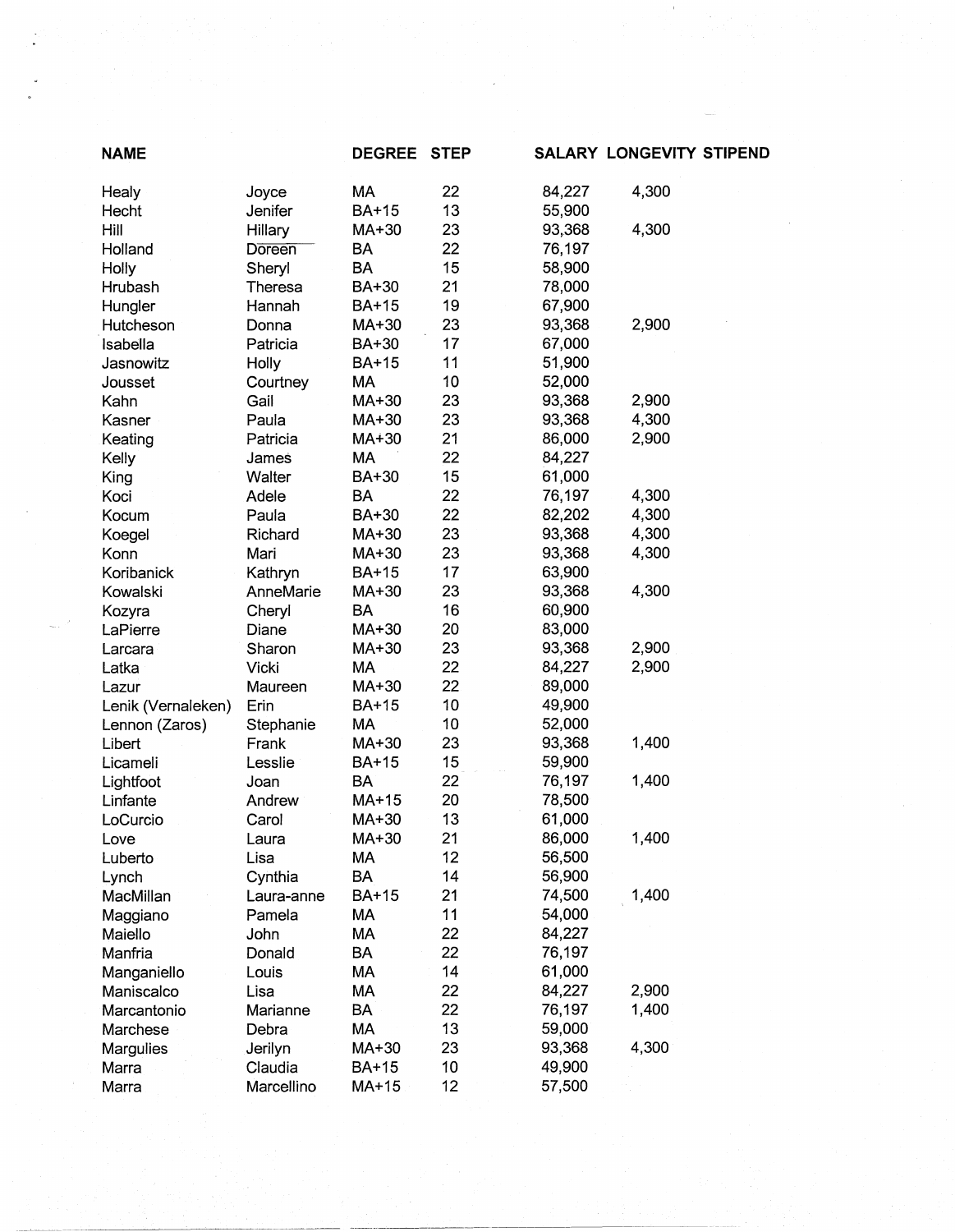| <b>NAME</b> |                | <b>DEGREE</b>  | <b>STEP</b> |        | <b>SALARY LONGEVITY STIPEND</b> |     |
|-------------|----------------|----------------|-------------|--------|---------------------------------|-----|
| Martin      | Leann          | MA+15          | 15          | 64,000 |                                 |     |
| Martin      | Valerie        | BA+30          | 21          | 78,000 | 1,400                           |     |
| Masino      | Gina Marie     | MA             | 14          | 61,000 |                                 |     |
| Masullo     | Beverly        | MA+30          | 23          | 93,368 | 2,900                           |     |
| Mauro       | Elaine         | $MA+15$        | 22          | 86,527 | 1,400                           |     |
| Mauro       | James          | MA+30          | 23          | 93,368 | 4,300                           |     |
| McAloon     | Jacqueline     | MA             | 16          | 66,000 |                                 |     |
| McCormick   | Tracy          | MA+30          | 17          | 73,000 |                                 |     |
| McDonnell   | Linda          | MA             | 14          | 61,000 |                                 |     |
| McGovern    | Heather        | MA+15          | 17          | 70,500 |                                 |     |
| McKenzie    | Marcy          | MA+30          | 22          | 89,000 | 2,900                           |     |
| McPartland  | Dennis         | MA+30          | 17          | 73,000 |                                 |     |
| Menza       | Claire         | <b>BA</b>      | 22          | 76,197 | 1,400                           |     |
| Meyers      | Florence       | <b>BA+15</b>   | 22          | 77,827 | 4,300                           |     |
| Milunaitis  | Lorraine       | MA+30          | 23          | 93,368 | 4,300                           |     |
| Misner      | Sarah          | MA+15          | 14          | 61,500 |                                 |     |
| Mitschow    | Lawrence       | <b>BA</b>      | 12          | 52,900 |                                 |     |
| Monterosa   | Heather        | MA+15          | 15          | 64,000 |                                 |     |
| Moscaritola | Linda          | BA+30          | 22          | 82,202 | 1,400                           |     |
| Mosior      | Lynn           | BA             | 14          | 56,900 |                                 |     |
| Mullane     | Ann Mary       | MA+30          | 21          | 86,000 | 1,400                           |     |
| Muniz-Bermo | Marianne       | МA             | 15          | 63,000 |                                 |     |
| Napoli      | Ellen          | MA+30          | 20          | 83,000 | 1,400                           |     |
| Naumoff     | Michael        | Doc.           | 12          | 60,500 |                                 |     |
| Neri        | Susan          | MA+30          | 23          | 93,368 | 1,400                           |     |
| Nolasco     | Jessica        | BA+30          | 11          | 53,000 |                                 |     |
| Noonan      | Richard        | MA             | 22          | 84,227 |                                 |     |
| O'Brien     | Marietta       | MA+30          | 23          | 93,368 | 2,900                           |     |
| Olivo       | Rebecca        | MA+30          | 21          | 86,000 | 1,400                           |     |
| O'Mara      | Eileen         | BA+15          | 21          | 74,500 |                                 |     |
| Orenstein   | Arlene         | MA+30          | 22          | 89,000 |                                 |     |
|             | Christine      | MA+15          | 22          | 86,527 |                                 |     |
| Osieja      |                | MA+30          | 23          | 93,368 | 1,400                           |     |
| Pagana      | Mary ·<br>Lisa | MA+15          | 13          | 59,500 |                                 |     |
| Palestina   | Becky          |                | 23          | 93,368 | 2,900                           | 150 |
| Pandolfi    |                | MA+30<br>BA+30 | 22          | 82,202 | 1,400                           |     |
| Parigi      | Debra          | MA+30          | 23          | 93,368 | 4,300                           | 150 |
| Parigi      | Stephen        |                | 10          | 49,900 |                                 |     |
| Pate        | Tara           | <b>BA+15</b>   |             |        | 1,400                           |     |
| Perrone     | Carol          | BA+30          | 22          | 82,202 |                                 |     |
| Perrotta    | Mary Anne      | MA+30          | 23          | 93,368 | 4,300                           |     |
| Peters      | Janine         | <b>BA+15</b>   | 10          | 49,900 |                                 |     |
| Piacenza    | Valerie        | <b>BA+15</b>   | 11          | 51,900 |                                 |     |
| Polk        | Christine      | MA+30          | 12          | 59,000 |                                 |     |
| Pontrella   | Mary           | BA             | 14          | 56,900 |                                 |     |
| Powell      | Robyn          | MA+30          | 21          | 86,000 | 1,400                           |     |
| Puzio       | Eric           | BA             | 14          | 56,900 |                                 |     |
| Puzio       | Kristen        | BA             | 12          | 52,900 |                                 |     |
| Rasczyk     | Judith         | BA+15          | 16          | 61,900 |                                 |     |
| Raymonde    | Baron          | MA             | 12          | 56,500 |                                 |     |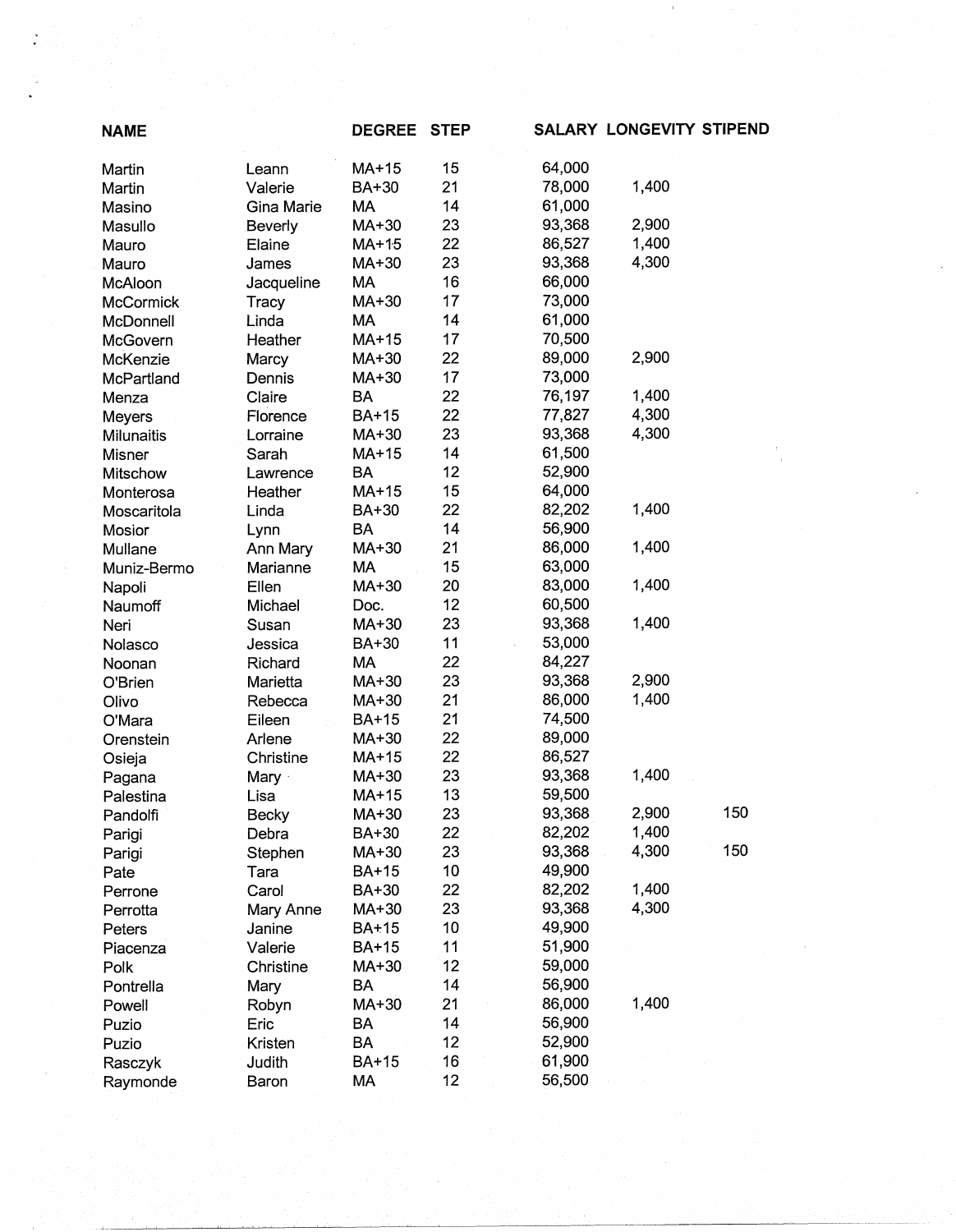| <b>NAME</b>                   |                | <b>DEGREE</b> | <b>STEP</b> |       |        | SALARY LONGEVITY STIPEND |  |
|-------------------------------|----------------|---------------|-------------|-------|--------|--------------------------|--|
| Reed                          | Sharon         | MA+30         | 23          |       | 93,368 | 2,900                    |  |
| Reilly                        | Gail           | MA+30         | 23          |       | 93,368 | 4,300                    |  |
| Reilly                        | Laura          | МA            | 11          |       | 54,000 |                          |  |
| Reilly                        | Virginia       | <b>BA+15</b>  | 18          |       | 65,900 |                          |  |
| Rhein                         | Monica         | BA+30         | 22          |       | 82,202 | 2,900                    |  |
| Rizzi                         | Michele        | BA            | 14          |       | 56,900 |                          |  |
| Rizzuto                       | Rosann         | MA+15         | 16          |       | 67,000 |                          |  |
| Roberts                       | Moira          | MA+30         | 19          |       | 80,000 |                          |  |
| Romaglia                      | Sharon         | MA+30         | 23          |       | 93,368 | 4,300                    |  |
| Rosati                        | Christopher    | MA+30         | 15          |       | 65,000 |                          |  |
| Rossi                         | Lisa           | MA+15         | 17          |       | 70,500 |                          |  |
| Rossillo                      | Cheryl         | MA+30         | 13          |       | 61,000 |                          |  |
| Rubinstein                    | Lorraine       | <b>BA</b>     | 14          |       | 56,900 |                          |  |
| Rucinski                      | Peggy          | MA+30         | 23          |       | 93,368 |                          |  |
| Ryan                          | Gerald         | BA+30         | 16          |       | 64,000 |                          |  |
| Ryder                         | Sally Ann      | MA+30         | 23          |       | 93,368 | 4,300                    |  |
| Sabatelli (Knobloch) Jennifer |                | BA            | 10          |       | 48,900 |                          |  |
| Saitta                        | Donna          | <b>MA</b>     | 15          |       | 63,000 |                          |  |
| SanFillipo                    | Richard        | MA+30         | 23          |       | 93,368 | 1,400                    |  |
| SanGiovanni                   | Nicole         | <b>BA+15</b>  | 11          |       | 51,900 |                          |  |
| Santoriello                   | Rosa           | <b>BA</b>     | 18          | p/t.5 | 32,450 |                          |  |
| Sasso                         | Dennis         | BA+30         | 22          |       | 82,202 | 4,300                    |  |
| Sautter                       | Valerie        | BA+30         | 22          |       | 82,202 | 1,400                    |  |
| Scerbo                        | Susan          | MA+30         | 23          |       | 93,368 | 4,300                    |  |
| Schiavone                     | MaryLou        | MA+15         | 15          |       | 64,000 |                          |  |
| Schoem                        | Janice         | MA+30         | 23          |       | 93,368 | 1,400                    |  |
| Schwarz                       | John           | MA+30         | 23          |       | 93,368 | 4,300                    |  |
| Shahinian                     | Michelle       | MA            | 15          |       | 63,000 |                          |  |
| Siculietano                   | Phillip        | MA+30         | 19          |       | 80,000 |                          |  |
| Simko                         | Joseph         | BA+15         | 10          |       | 49,900 |                          |  |
| Simmons                       | Mary-Fran      | MA+30         | 23          |       | 93,368 | 2,900                    |  |
| Sloan                         | Patricia       | <b>BA</b>     | 22          |       | 76,197 | 4,300                    |  |
| Smith                         | Peter          | MA+30         | 13          |       | 61,000 |                          |  |
| Smyth                         | Kevin          | MA            | 19          |       | 73,500 |                          |  |
| Sorensen                      | Jill           | MA+30         | 16          |       | 69,000 |                          |  |
| Stark-Houck                   | Sandra         | МA            | 14          |       | 61,000 |                          |  |
| Stendardi                     | Christine      | MA            | 12          |       | 56,500 |                          |  |
| Stepansky                     | Deanne         | MA+30         | 19          |       | 80,000 |                          |  |
| <b>Stine</b>                  | Jennifer       | BA+30         | 11          |       | 53,000 |                          |  |
| <b>Stoffers</b>               | Elizabeth      | MA            | 12          |       | 56,500 |                          |  |
| <b>Stoffers</b>               | Michael        | MA            | 15          |       | 63,000 |                          |  |
| Struble                       | Pamela         | MA            | 15          |       | 63,000 |                          |  |
| Strumolo                      | Maria          | MA            | 15          |       | 63,000 |                          |  |
| <b>Strus</b>                  | <b>Theresa</b> | <b>BA</b>     | 18          |       | 64,900 |                          |  |
| Suter                         | Olga           | <b>BA</b>     | 21          |       | 72,500 | 1,400                    |  |
| Syme                          | Michele        | MA+30         | 23          |       | 93,368 | 1,400                    |  |
| Szura                         | Nancy          | MA+30         | 23          |       | 93,368 | 4,300                    |  |
| Tagliareni                    | Joseph         | MA+30         | 23          |       | 93,368 | 1,400                    |  |
| Testa                         | Marilyn        | BA            | 21          |       | 72,500 | 1,400                    |  |
|                               |                |               |             |       |        |                          |  |

 $\sim$   $\sim$